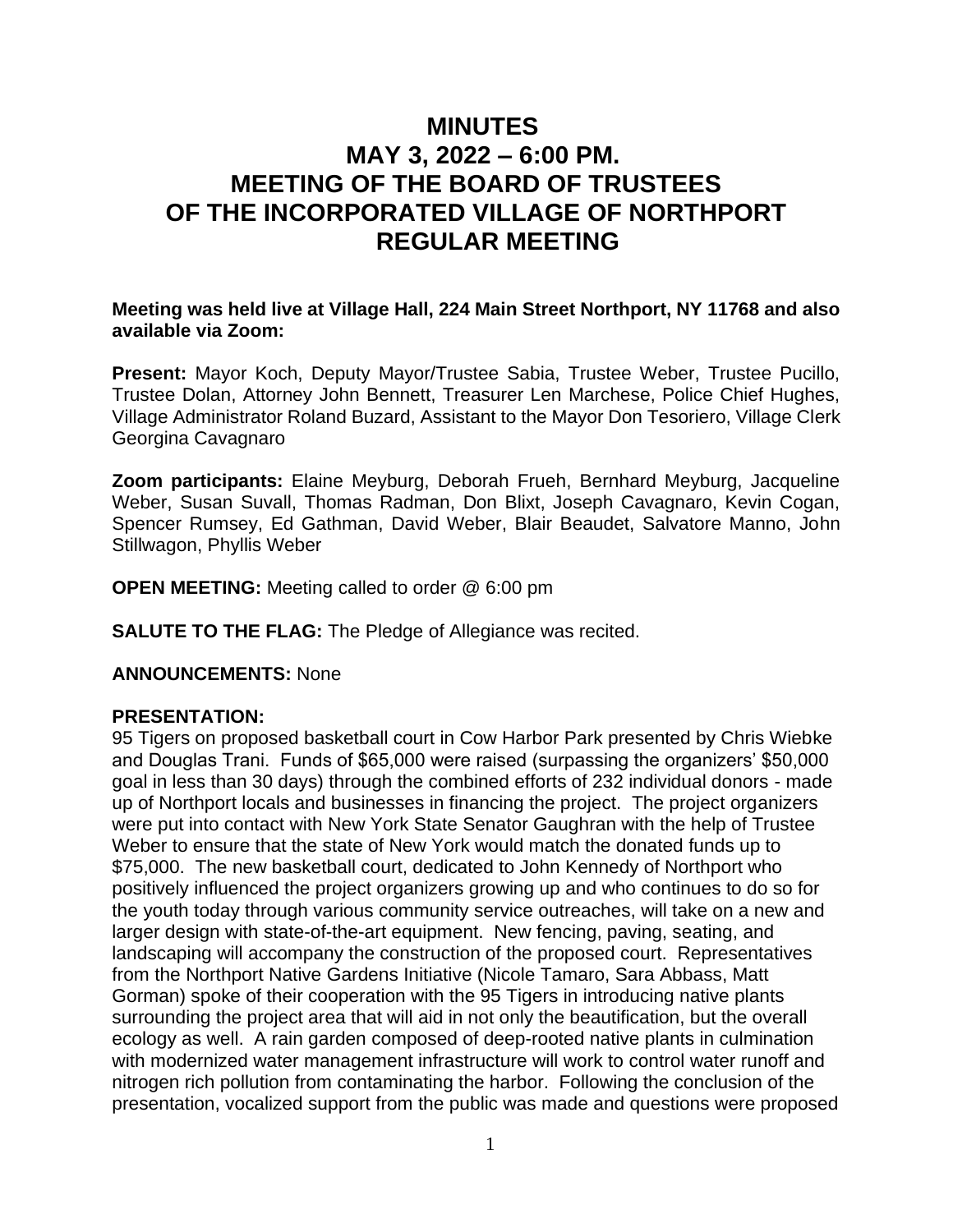to the board surrounding the board members' support and the timeliness of proceedings going forward. The board expressed their unanimous support and Mayor Koch went into details of what is currently underway. Mayor Koch has asked Assistant to the Mayor Don Tesoriero to put together a package for Town Supervisor Ed Smyth to make a formal request with the Town of Huntington for the project. The basketball court in Cow Harbor Park is leased by the Village of Northport from the Town of Huntington which requires the board to gain approval from respective Huntington officials on areas including engineering and water management. The public as well as presenter Douglas Trani expressed their shared sense of urgency in calling for the board's commitment to acting swiftly upon the Town of Huntington's decisions. The board acknowledged the community's expressed passion and Time and Action calendar will be put together.

# **PUBLIC HEARINGS:** None

#### **PUBLIC PARTICIPATION:**

Effie Huber vocalized praise for the police officer(s) responsible for issuing parking tickets for the multiple parking violations she witnessed on Scudder Avenue the previous weekend and early week. Gratitude was also given to Village Administrator Roland Buzard in enforcing a Stop Work Order on 174 Bayview Avenue. Major construction had been underway in violation of the town ordinances with little consideration for neighboring houses. Effie Huber went on to talk about concerns over truck traffic into the main village park. The previous administration had refused to have the farmers market take place in the main village park over village concerns with having heavy delivery/setup vehicles drive on the path infrastructure meant for foot traffic. According to Effie Huber, a large Kellogg's delivery truck makes a delivery on this path to supply Seymour's Boatyard every morning. Effie Huber suggests closing the gate and having the delivery made from Bayview Avenue. Mayor Koch agrees that she does not want large trucks going through the parks. Effie Huber also vocalized a stipulation from the Willens (neighbors to Seymour's Boatyard) concerning food allegedly being sold at Seymour's Boatyard when in fact the establishment should only be selling marine related products. Trustee Weber asked for the definition of food in this context after Mayor Koch expressed knowing that Seymour's Boatyard sells frozen ice cream. After Effie Huber gave a definition of food, being something to be ingested and not something like oil for your boat, Trustee Weber asked Village Administrator Roland Buzard to send down code compliance to investigate.

Blair Beaudet asked about the hiring of an administrative assistant along with two other women to which Mayor Koch said would be addressed later in the meeting.

Ralph Notaristefano thanked Dave Ambro from the Observer for placing an ad for the village wide garage sale occurring on May 14th. Mayor Koch added that on the same day the fire department's Jolt Tournament at the fairgrounds where the Jaws of Life Competition will start at 9:00 AM.

Gina Paveglio questioned the policies and procedures for FOIL requests after her previous interactions with the past administration. Gina Paveglio named Trustee Dolan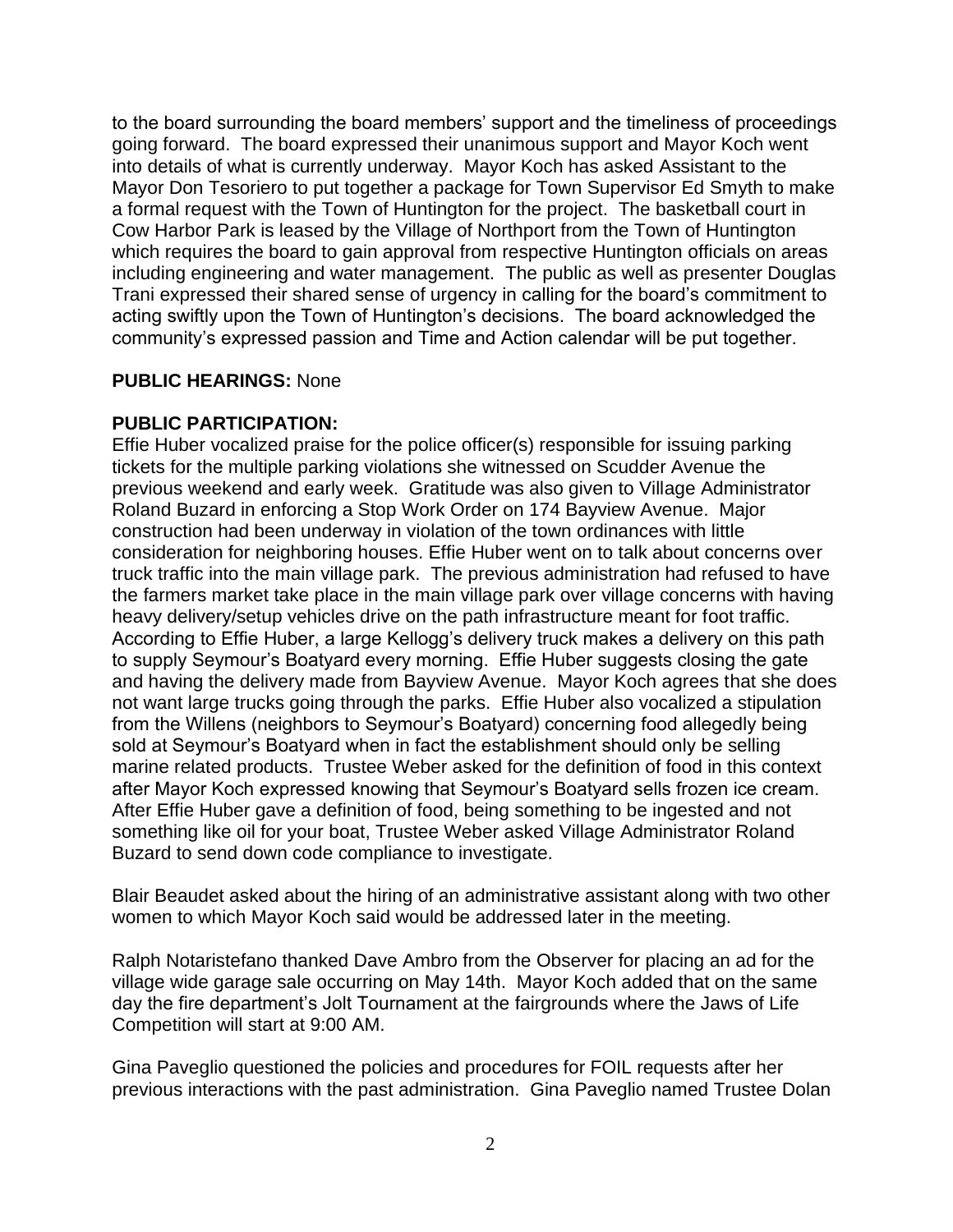as someone she is looking to in implementing new procedures to which Mayor Koch assured that policies and procedures are already in place and that she could not speak of how the past administration handled such requests. Gina Pavelgio also praised Sara Abbass from the Northport Native Gardens Initiative after meeting with her to discuss ecological solutions to the problems experienced on Paveglio and her neighbor's property.

Sherry Pavone asked about the Bluff Point Sewer Project and the house on Beach Avenue currently being used as office space. Mayor Koch addressed the Bluff Point Storm Expansion by stating it is in the engineering phase after which the project will go out to bid. Sixteen easements are being put together by Village Attorney Ed Gathman for the sixteen homeowners' sewer pumps. Ejector pumps are required for the new sewer line being put in. The easements are in the engineering phase and will soon be sent out to bid. Assistant to the Mayor Don Tesoriero expressed he talked with Holzmacher Engineering which assured that plans for the connections are in the final phases to be sent to the homeowners along with financial estimates. Trustee Weber addressed Sherry Pavone directly, citing the need to do the project right this time after encountering issues with the soil conditions the first time. Sherry Pavone questioned whether slow progress would interfere with any deadlines thus missing out on money from the state. Trustee Weber stated that he had been in contact with the Treasury Department which has been given an extension from the state in securing grant money. Mayor Koch clarified that Holzmacher is the original designer for the project. Mayor Koch then addressed the house on Beach Avenue by saying it is continuing to act as the Treasury Department. Sherry Pavone asked whether the original sewer project was covered by any insurance to which Mayor Koch said it was not. Sherry Pavone then pressed whether money then was lost from the original project. Treasurer Len Marchese assured that the original project was not a loss for new inground sewers, repavement, and upgraded generators at Bluff Point Estates had taken place/added.

Effie Huber clarified, with regard to the original Bluff Point Sewer Project, that the yacht club was the only location to be hooked up. Effie Huber also clarified that sixteen homes, including Duffy Court, would be hooked up with the expansion. Assistant to the Mayor Don Tesoriero disclosed that there is \$1.5 million left from the initial \$5 million grant in addition to the \$3 million still available as to which disbursements have been made. Village Administrator Roland Buzard stated that eight or nine test pits have been made at the depth of four to five feet for the new lines.

Doug Roberts expressed concern over the horrible conditions down at Steers Park with overgrown weeds and neglect, stating that improvements are needed. Trustee Dolan spoke of the responsible parties involved with maintaining the fields and agreed that new plans/actions need to be set in place to maintain the property as well as a new playground.

Samantha Maietta Adams inquired about new signage at the playground in Cow Harbor Park that would remind parents to keep the gates closed for the safety of the children. Samantha Maietta Adams also suggested acquiring a self-closing and self-latching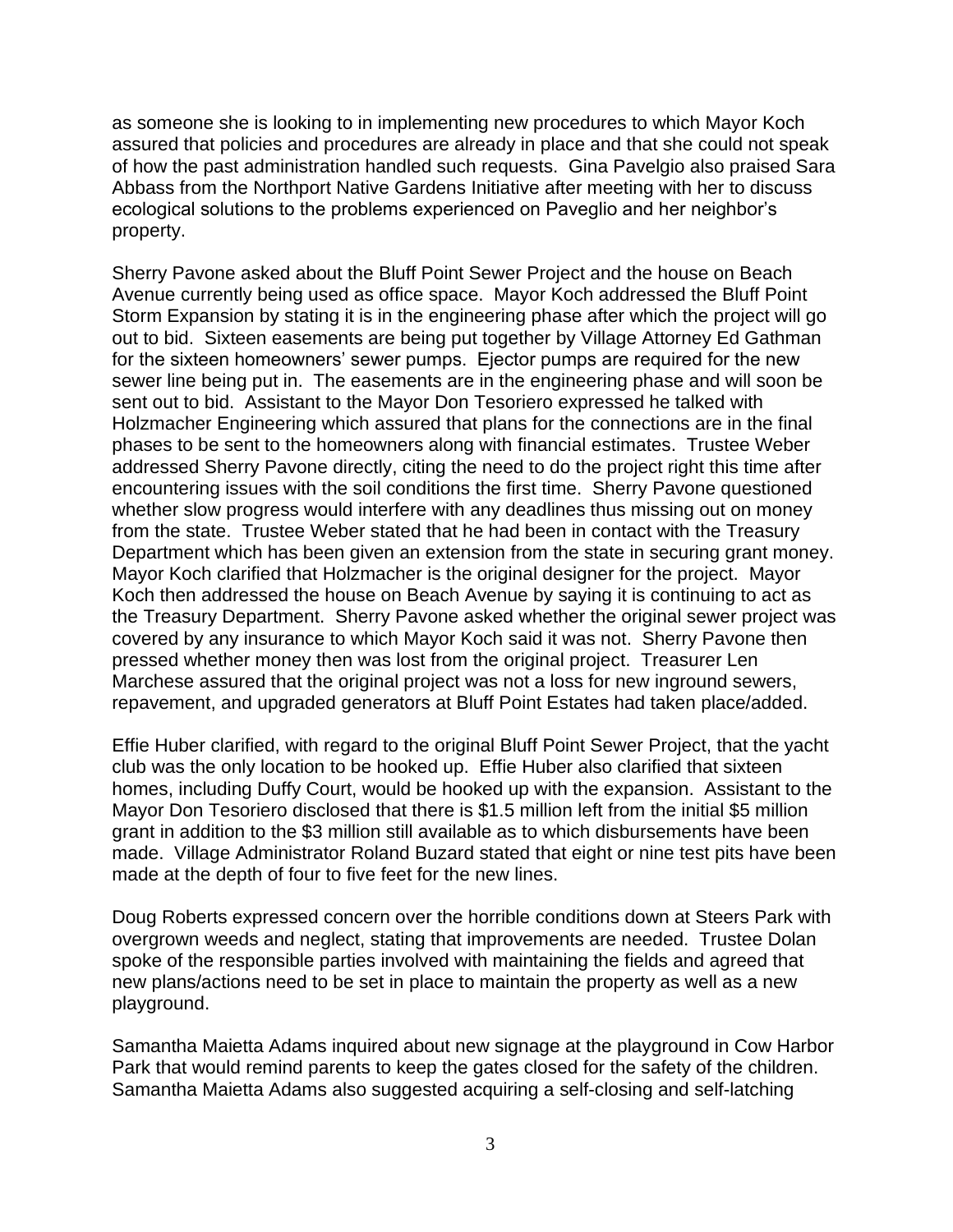mechanism for the fence gates that poorly latch as they are now. Mayor Koch said that talks with the Parks Department will be had. Village Administrator Roland Buzard claimed to have inspected the sand, equipment and gate latching systems with the Parks Department.

Cathi Josephson asked the board to end the harassment being received from a resident complaining about the renovations being made on Cathi Josephson's home. Mayor Koch and Trustee Sabia went to Cathi Josephson's home to assure the renovations were done with the proper permits and were all in compliance. Mayor Koch vocalized the authenticity of Cathi Josephson's claims. Trustee Weber, as a matter of precaution, suggested that the names of the homeowners involved to not be publicized in any form to prevent the issue from escalating.

Michele Scott Trani reiterated the issues with Steers Park and asked whether it is the fault of a party not performing their responsible duties in maintaining the fields. Mayor Koch agreed that the issues with the park need to be looked into. Sara Abbass shared information concerning the takeover of Northport Little League by Larkfield Little League and the preceding agreement in maintaining the fields which, with the takeover, such agreement went amiss. Mayor Koch expressed belief in an agreement still in existence between Northport, East Northport and Larkfield Little League - the terms of which need to be investigated. Trustee Dolan agreed with Michele Scott Trani that it is possible with the takeover Larkfield Little League overlooked the maintenance requirements of the predecessor. Village Administrator Roland Buzard went over some of the work that has already been done to improve the poor conditions of the park, showing that work has been and continues to be done on the issue. Trustee Sabia asked about the clay at the park to which the Village Administrator confirmed had been replaced. Trustee Sabia clarified Northport Soccer League is responsible for cutting the grass on the soccer fields. Mayor Koch assured that Steers Park is definitely on the board's radar and that the board is actively looking into it.

# **BOARD APPROVAL OF WARRANT:**

On the motion of Trustee Sabia and seconded by Trustee Weber the following warrant was unanimously approved.

Fiscal Year 2022/2023 General Fund bills in the amount of \$114,515.49

On the motion of Trustee Sabia and seconded by Trustee Pucillo the following warrant was unanimously approved.

Fiscal Year 2022/2023 Sewer Fund bills in the amount of \$16,893.34

On the motion of Trustee Sabia and seconded by Trustee Weber the following warrant was unanimously approved.

April 25, 2022 General Utility Bills in the amount of \$5,068.90

On the motion of Trustee Weber and seconded by Trustee Sabia the following warrant was unanimously approved.

April 25, 2022 Sewer Utility Bills in the amount of \$305.55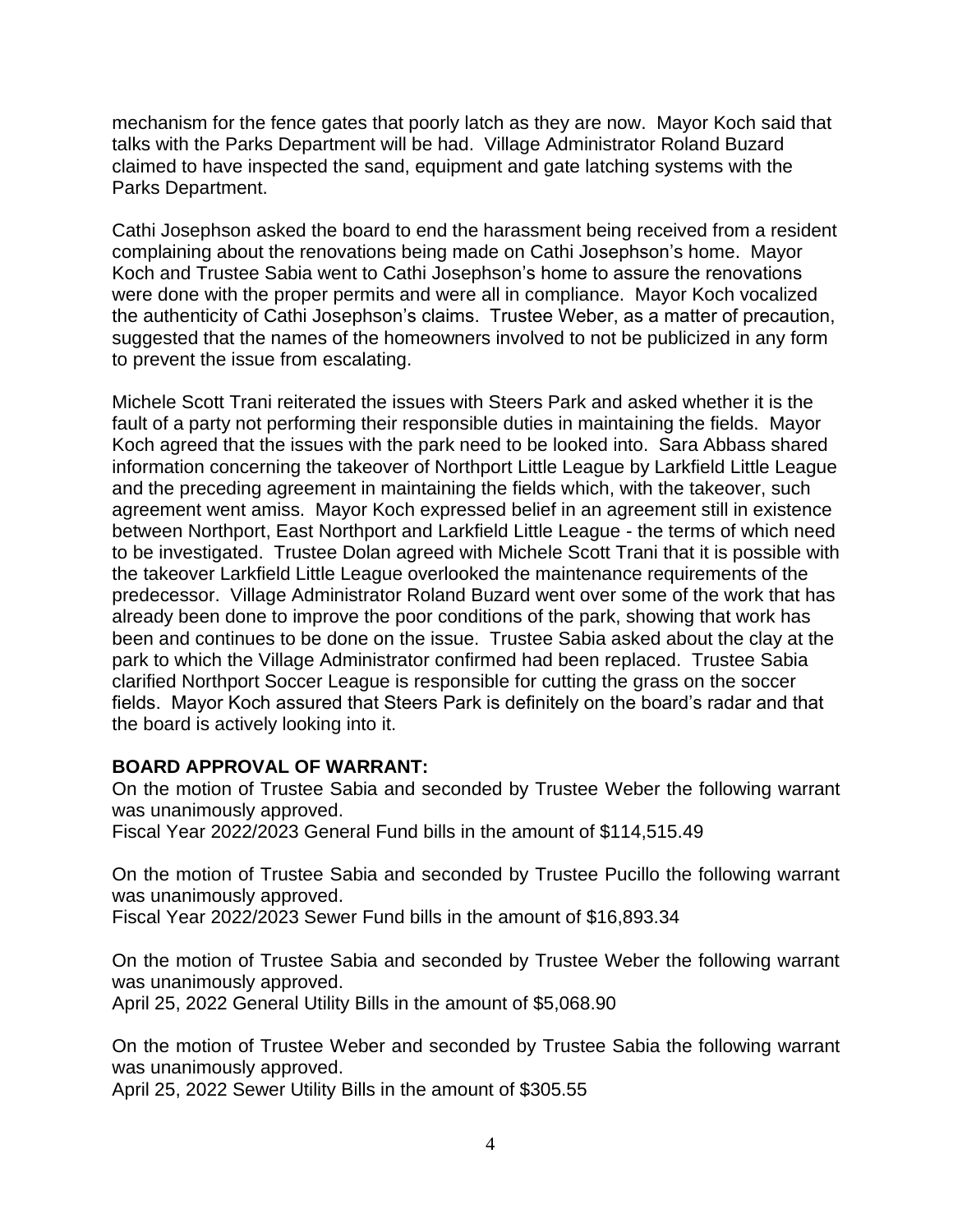On the motion of Trustee Sabia and seconded by Trustee Dolan the following warrant was unanimously approved.

Fiscal Year 2022/2023 Payroll Week (4/22/22) General Fund \$331,456.39

On the motion of Trustee Weber and seconded by Trustee Sabia the following warrant was unanimously approved.

Fiscal Year 2022/2023 Payroll Week (4/22/22) Sewer Fund \$15,095.05

# **BUSINESS/COMMISSIONERS REPORTS:**

Assistant to the Mayor Don Tesoriero was alerted by New York Senator Gaughran and Congressman Suozzi that funding is available for grant to go towards Main Street infrastructure, NYPA lighting conversion, James Street Pocket Park and James Street Island, and downtown revitalization initiatives. There are a number of new changes in ownerships for the commercial properties on Main Street and the Building Department supports them. The Feed and Grain, Haven Galleries, Cafe Portofino, Cow Harbor Gifts, and La Porta Pizza are all making changes in ownership and/or operations. Mayor Koch advised if La Porta Pizza, in their expansion into the adjacent vacant nail salon, would need to make an appearance in front of the Zoning Board. Assistant to the Mayor Don Tesoriero stated it would likely be a change of use but no plans have been submitted yet.

Village Administrator Roland Buzard stated everything is going well with the PSEG transmission lines from Church-Ocean-Catherine. There is a test pit on Church and Main Street to draw a sample of the pipe used to house the transmission line. There was a very small amount of moisture in the fluid requiring the freeze pit on Ocean Avenue to still be functional, which will continue to cause an inconvenience in the near future. The test pit on Church Street can be closed. Work will occur from Scudder, on Church down to Catherine, and a large amount of work will be in the Huntington area. The flag pole in Village Park will be receiving repairs. The Village Administrator is working with the electrical engineers and getting the budget established for the new lighting project. A meeting was also had with the paving contractor to set up road refurbishments. Work has begun on the pump-out station platform leading to the ramp and docks on Woodbine. Mayor Koch asked about the flag pole to which the Village Administrator clarified some of the repairs needed.

Trustee Dolan talked about the Girl Scouts planting project with the Northport Native Gardens Initiative. Mark and Mara Nolan will be donating another little free library. Signage is being looked at.

Trustee Pucillo has been reviewing the contracts for sanitation and looking at the future for there are currently no problems. Trustee Pucillo meets with Chief Hughes every Friday and is looking to see what needs to be done or given to the department for safety and security. Trustee Pucillo wants to incorporate a training budget for the future to establish a more formal procedure in the officer training processes. Negotiations of the Chief's contract are underway.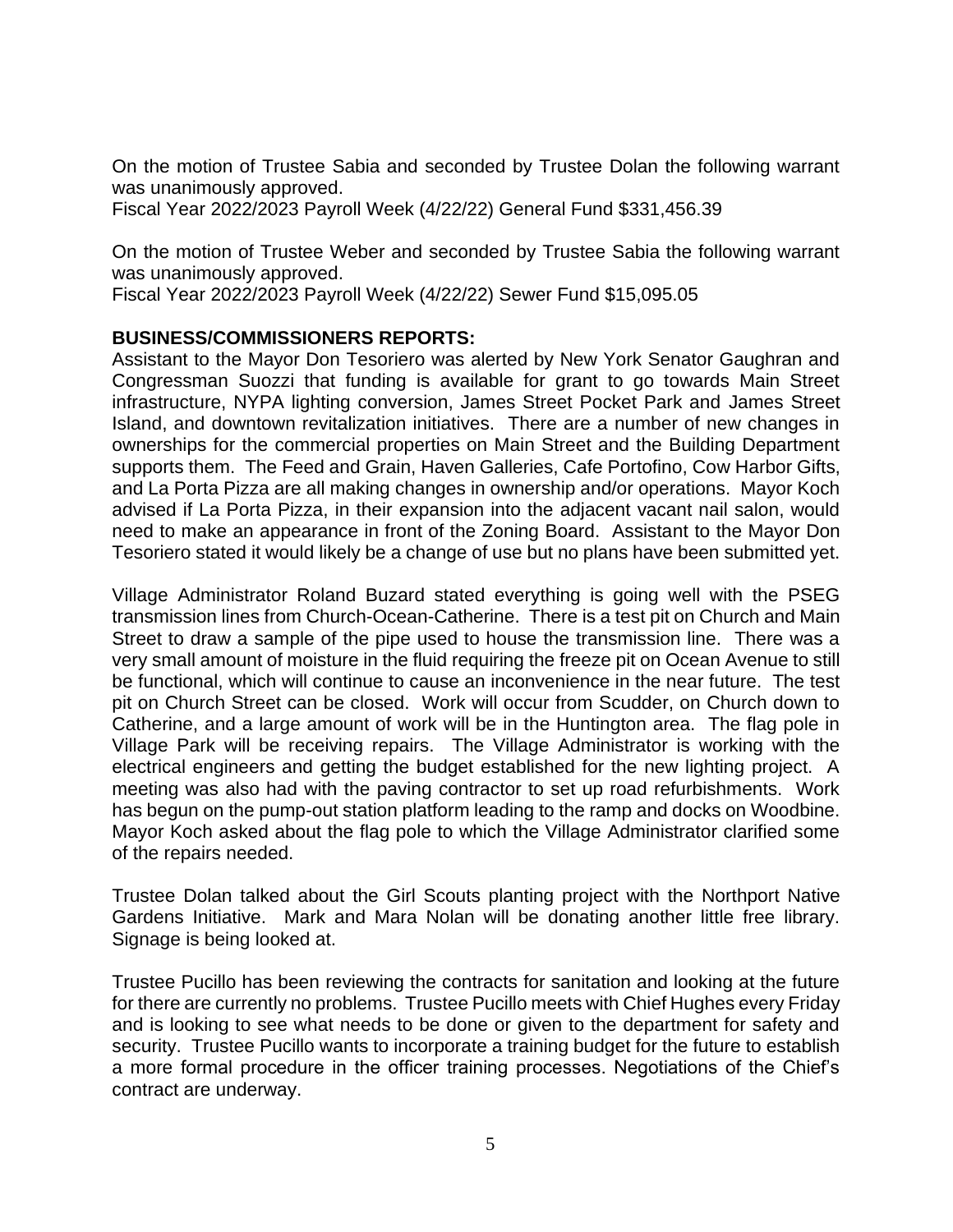Trustee Weber discussed the docks and the passing of Resolution 97. Trustee Weber is hopeful to have dock masters and pump-out boat operators ready to go by Thursday.

Trustee Sabia conveyed the hard work being done by the Highway Department - street sweeping, tree work, sidewalks etc. Trustee Sabia is working with Village Administrator Roland Buzard on getting bids for fixing Main Street and Norwood Avenue down to Goldenrod sidewalks and curbs.

Mayor Koch reported that Senator Gaughran's office gave a grant of \$100,000 to the Fire Department to offset the cost of the new ambulance. The new ambulance costs \$300,000. Mayor Koch continues to meet with town officials, department heads, the Chief and the Treasurer. Mayor Koch is honored to be the mayor.

# **TREASURER REPORT:**

Treasurer Len Marchese filed the required American Rescue Plan reporting. The federal funds were \$350,000 last year. The next set of funding is set for the end of July in already allocated funds of \$350,000. The Treasurer is scheduled to have auditors in a few weeks and is taking the necessary steps to ensure an efficient audit. A presentation on the street lighting proposal is scheduled for the next board meeting on May 17th.

Trustee Sabia questioned if the police boat pricing is locked in. The Treasurer believes the only variable is the delivery date and will have Chief Hughes speak on it. Chief Hughes confirmed the boat will be delivered sometime in July.

# **CHIEF OF POLICE REPORT:**

Chief Hughes reported that for the month of April the Police Department responded to 473 calls, issued 185 summonses, and made 6 arrests. Part time police officer Shelby Stillwagon graduated from the Suffolk County Police Academy last week and began field training. There continues to be hawk related issues with trapping efforts not being successful. Estimates and quotes for trapping have been unreasonable. There have been 20 attacks with 12 people being sent to the hospital. Chief Hughes wishes to get more aggressive in addressing the issue. A question from the public was raised concerning the area of the repeated attacks to which the Chief confirmed it is the same area. The DEC doesn't know whether it is a defense posture the hawk is taking or if it is mistakenly attacking for prey. Hawks don't typically feed much in the Summer months which is making trapping very difficult. The hawk is currently incubating in the nest.

# **CORRESPONDENCE:** None

**REQUESTS:** Robkes is requesting to keep the tent**.** Attorney Charles Steine appeared before the board on behalf of Robkes. Attorney Steine stated he has been working closely with Village Attorney Ed Gathman to identify violations. Violations are believed to have been removed/remedied, and the tent is in compliance with Village code. Letters of support for the tent have been submitted. Mayor Koch asked to have a code compliance enforcement officer to investigate. Mayor Koch raised parking concerns but attested that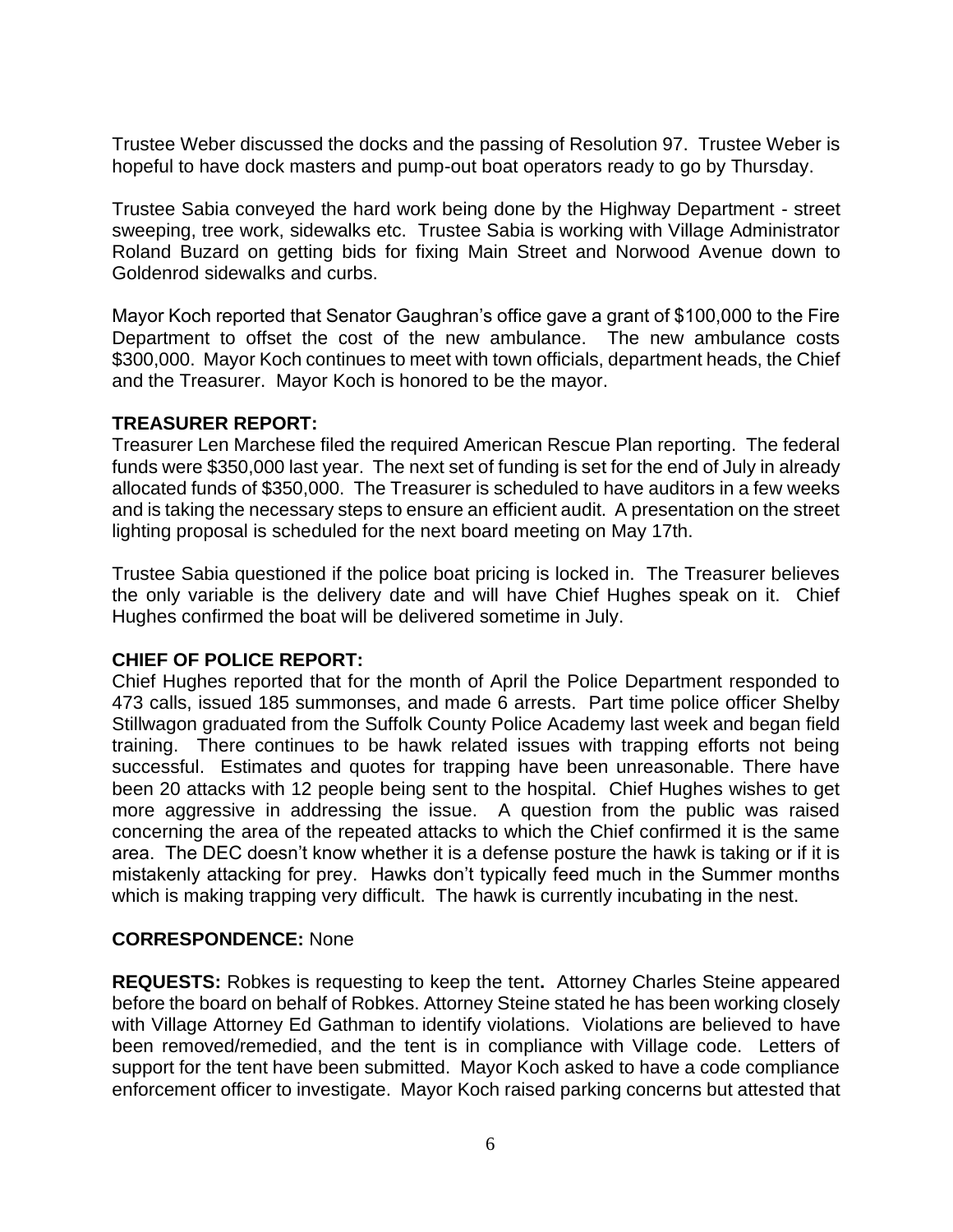if no parking stipulations exist in the village code, the tent would not be in violation. Attorney Steine stated that his clients own nearby properties that are currently not being rented which gives additional parking capabilities. Robkes also has arrangements with Lewisy, Coldwell Banker, and Giunta's Meat Farms to allow for parking. Mayor Koch asked that all parking be off the sidewalks and not block fire hydrants. Ongoing discussions will be had. Trustee Sabia restated concerns with parking on sidewalks and in front of fire hydrants. Trustee Sabia suggested placing signage out to discourage such activities.

**NOTICE:** None

# **RESOLUTIONS:**

On the motion of Trustee Sabia and seconded by Trustee Dolan the following resolution was unanimously approved.

**RESOLUTION: 2022 – 89 ~ APPROVAL OF THE APRIL 19, 2022 MINUTES**

**BE IT RESOLVED:** The minutes of the April 19, 2022 meeting are hereby accepted.

On the motion of Trustee Dolan and seconded by Trustee Sabia the following resolution was unanimously approved.

# **RESOLUTION 2022 – 90 ~ NORTHPORT DRUG & ALCOHOL TASK FORCE**

**WHEREAS:** the Northport Drug & Alcohol Task Force has provided an invaluable service to the Village of Northport, and

**WHEREAS:** there are significant expenses related to providing these invaluable services, and

**WHEREAS:** the Northport Village Board of Trustee's recognizes the time and effort of the Northport Drug & Alcohol Task Force, therefore

**BE IT RESOLVED**: That the Village of Northport hereby appropriates the sum of \$750.00 to the Northport Drug & Alcohol Task Force to help in its continuing services.

On the motion of Trustee Dolan and seconded by Trustee Sabia the following resolution was unanimously approved.

# **RESOLUTION 2022 – 91 ~ PUBLIC SAFETY DISPATCHER II**

**BE IT RESOLVED:** Sean Sheridan is hereby promoted to the position of Public Safety Dispatcher II at the annual salary and other conditions of employment, pursuant to the collective Bargaining Agreement between the Village of Northport and Local 342, Long Island Public Service Employees.

**WHEREAS:** this is a type II Action pursuant to 6 N.Y.C.R.R. Section 617.5, and, therefore, no further SEQRA review is required.

On the motion of Trustee Sabia and seconded by Trustee Dolan the following resolution was unanimously approved.

**RESOLUTION 2022 – 92 ~ VISITING NURSE SERVICE "RUN FOR HEALTH OF IT"**

**WHEREAS:** The Visiting Nurse Service has been authorized by the Village to hold an annual road race on May 7, 2022 and,

**WHEREAS:** temporary closures to vehicular traffic on the proposed race course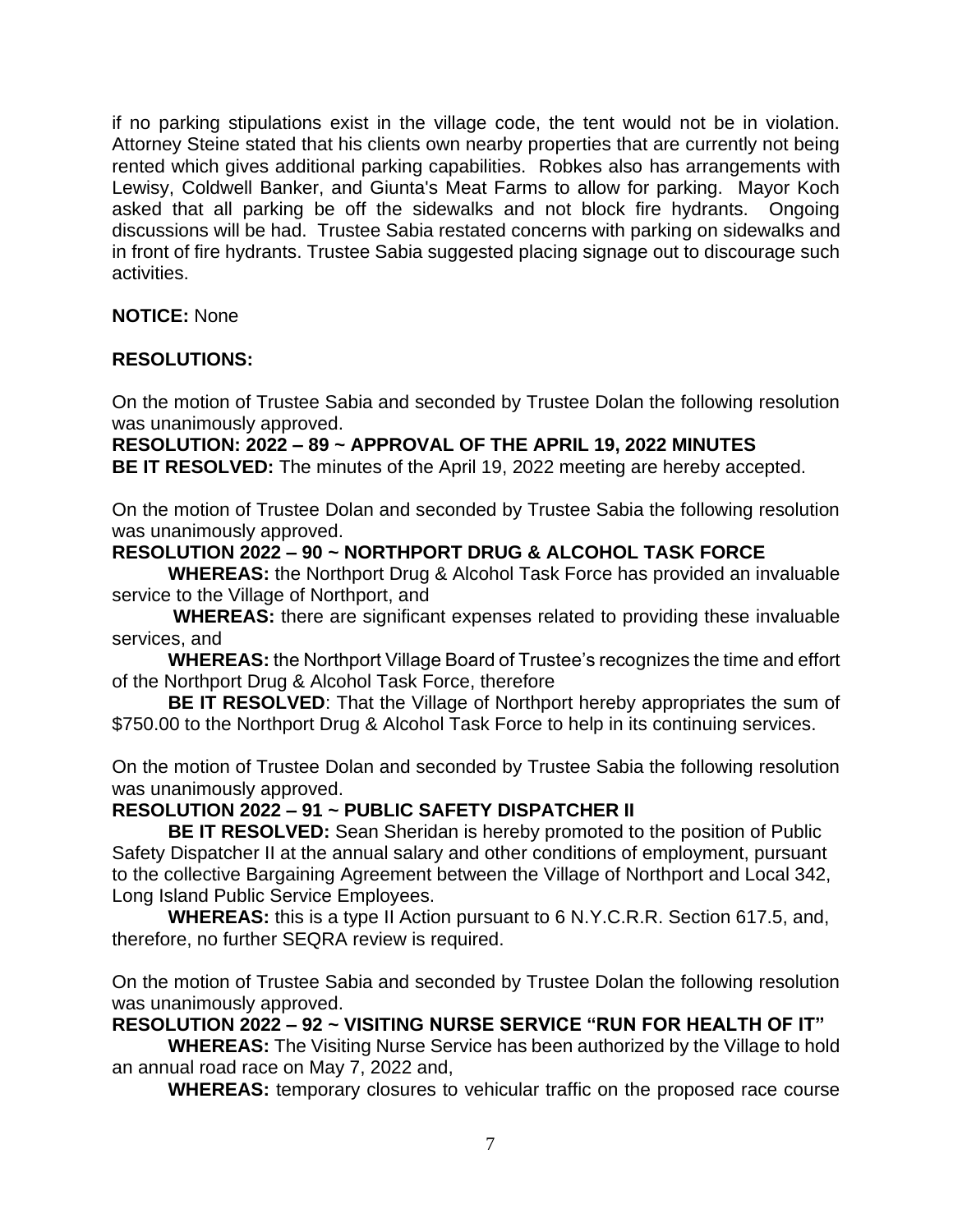consisting of the following roads:

Main Street from Laurel Avenue to Fort Salonga Road

Norwood Avenue in its entirety until all the outbound participants have reached Waterside Avenue.

**WHEREAS**: The race committee will provide civilian traffic control assistants at the following locations:

> Main Street/Burr Avenue Oak Street/Burr Avenue Burr Avenue/ Doris Avenue Doris Avenue/Norwood Avenue Oak Street/Waterside Avenue Monroe Street/Burr Avenue Hill Street/Burt Avenue Laurel Street/Chestnut Circle

**BE IT RESOLVED:** The Village Board of Trustees hereby approves the road closures in conjunction with this race.

On the motion of Trustee Sabia and seconded by Trustee Dolan the following resolution was unanimously approved.

# **RESOLUTION 2022 – 93 ~ TEMPORARY NO PARKING**

**WHEREAS:** The Annual American Legion Memorial Day Parade has been authorized for May 30, 2022 and,

**BE IT RESOLVED:** The Board of Trustees is hereby authorized to prohibit parking, and authorize towing (if necessary), to facilitate the movement of the parade as outlined in a memo from Chief Hughes dated April 19, 2022, and,

**BE IT FURTHER RESOLVED:** said restrictions should be in place from 9:00am – 12:30pm on Main Street, from Union Place to Northport Harbor.

On the motion of Trustee Sabia and seconded by Trustee Dolan the following resolution was unanimously approved.

#### **RESOLUTION 2022 – 94 ~ PRE-PROM PARKING RESTRICTIONS**

**WHEREAS:** The Pre-prom has been authorized for June 23, 2022 and,

**BE IT RESOLVED:** The Board of Trustees is hereby authorized to establish temporary No Parking restrictions in Lot #1 and on Main Street from Woodbine Avenue west to its terminus with the Harbor from Noon – 6 pm during the Pre-Prom Party and,

**BE IT FURTHER RESOLVED:** The Board authorizes the Village of Northport Police Department to remove any vehicle found to be in violation of these restriction at the expense of the vehicle's owner.

On the motion of Trustee Sabia and seconded by Trustee Pucillo the following resolution was unanimously approved.

**RESOLUTION 2022 – 95 ~ TEMPORARY PARKING RESTRICTIONS FOR THE**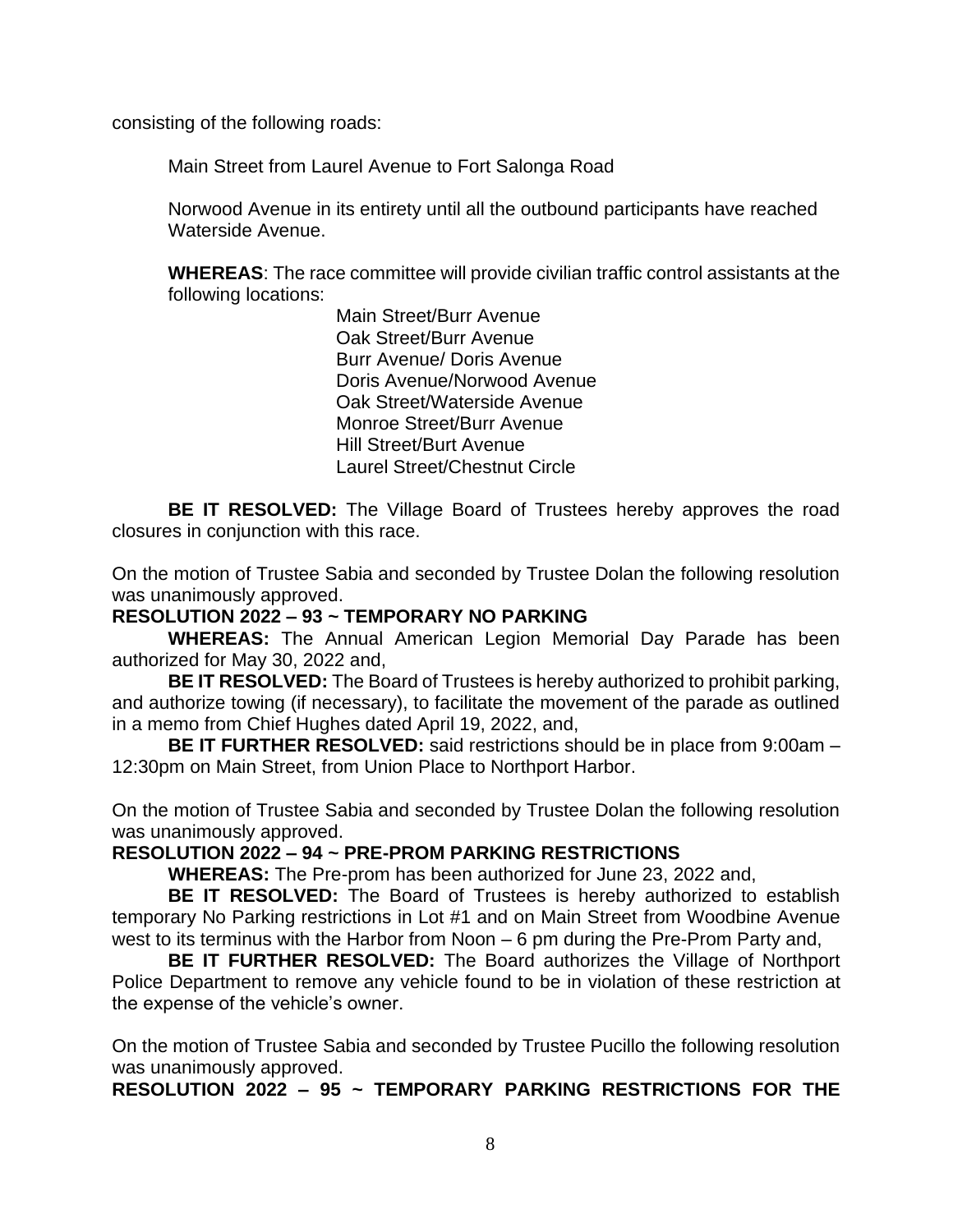### **NORTHPORT FIRE DEPARTMENT FAIR**

**WHEREAS:** The Northport Fire Department Fair has been authorized for July 11 – July 16, 2022 and,

**BE IT RESOLVED:** The Board of Trustees is hereby authorized to establish temporary No Parking restrictions during the hours of the Northport Fair Department Fair as outlined in a memo from Chief Hughes dated April 19, 2022 and,

**BE IT FURTHER RESOLVED:** The Board authorizes the Village of Northport Police Department to remove any vehicle found to be in violation of these restrictions at the expense of the vehicle's owner.

On the motion of Trustee Sabia and seconded by Trustee Dolan the following resolution was unanimously approved.

### **RESOLUTIONS 2022 – 96 ~ NORTHPORT HARBOR FAMILY NIGHT PARKING RESTRICTIONS**

**WHEREAS:** The Northport Harbor Family Nights has been authorized for July 19 and July 26, 2022 from 5:00pm – 10:30pm and,

**BE IT RESOLVED:** The Board of Trustees is hereby authorized to establish No Parking restrictions as outlined in a memo from Chief Hughes dated April 19, 2022 and,

**BE IT FURTHER RESOLVED:** The Board authorizes the Village of Northport Police Department to remove any vehicle found to be in violation of these restrictions at the expense of the vehicle's owner.

On the motion of Trustee Pucillo and seconded by Trustee Sabia the following resolution was approved.

# **RESOLUTION 2022 – 97 ~ SEASONAL EMPLOYMENT**

**BE IT RESOLVED:** that the seasonal applicants recommended by the Village Administrator and the Village Clerk are hereby approved and

**WHEREAS** The Village Board of Trustees has determined that this action is a type II action pursuant to 6 NYCRR Section 617.5 (c) 26 and is not subject to any further action under SEQRA;

**Lifeguard Supervisor** - Maggie Kiernan \$18.00 per hour

#### **Lifeguards \$16.00 per hour**

James McKechnie Karl Leonard Jonathan Kiernan Eldon Smith Matthew Ronan Ruby Nolan Caleb Hamada Summer Nolan Paige Leonard

# **Gate Attendants \$15.00 per hour**

Sarah Belmonte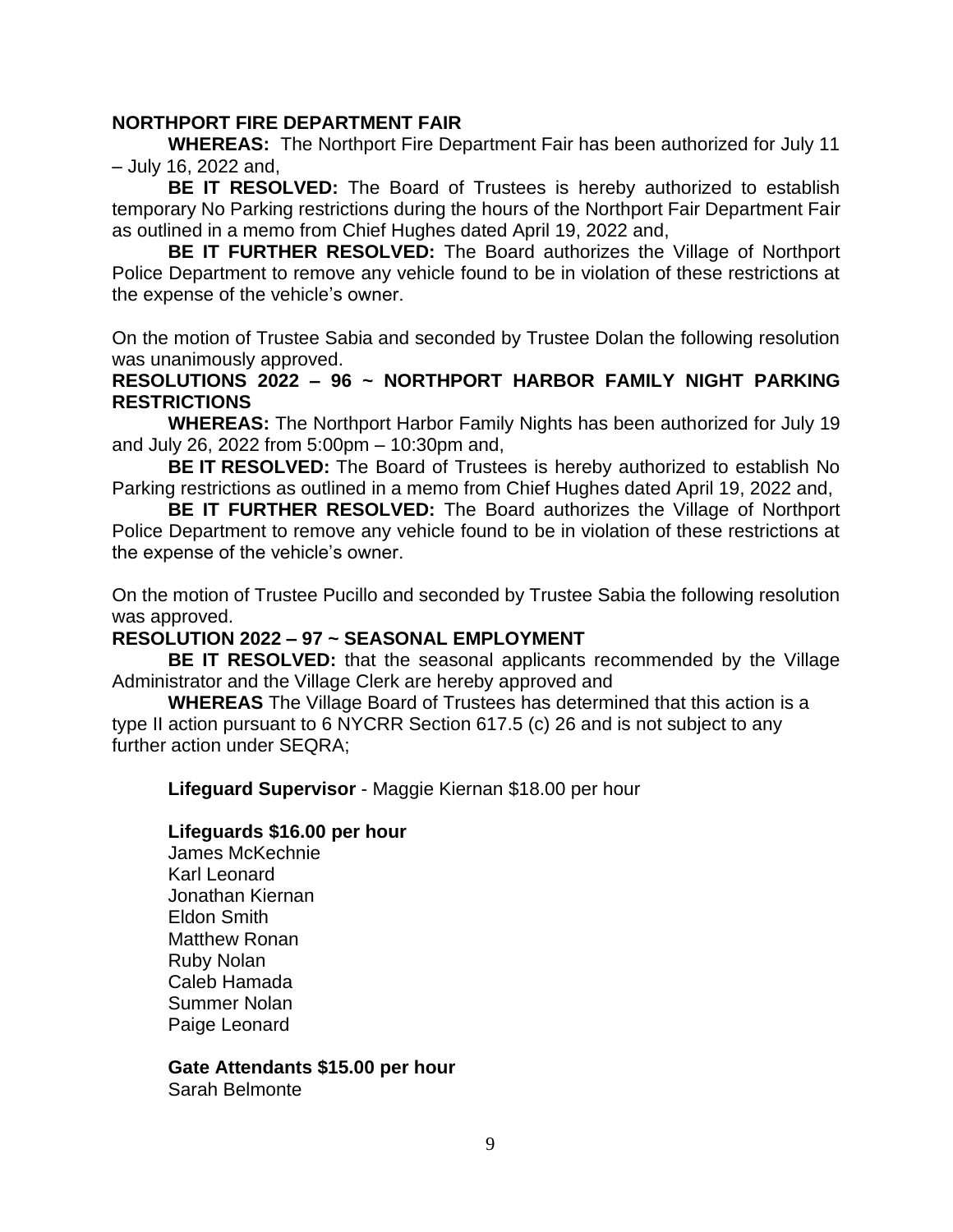Luc Wagner Dylan Pelkowski Brendan Connolly Liam Kost Kathleen West Samara Pelkowski Ava Corea Isabella Corea Ava Rizzoni

**Dock Supervisor** – Danielle Krupka \$18.00 per hour

#### **DockMasters \$15.00 per hour**

Kiersten Pitfick Ethan Sarisky Jaislyn Engellis Christi Clinton

#### **Pump Out Boat @ \$15.00 per hour**

Joseph Kiernan Benjamin Blumberg Kurt Wagner Jack Pokowicz

#### **Highway Department @ \$17.00 per hour**

Quinlan Finnegan Nicholas Stallone

Mayor Koch commented on summer help. This is the first year a waiting list has been made for every department. Nicole Carey asked if there is a policy on the number of summer help that can be hired. Mayor Koch stated that there are positions based on need and there are restrictions on the number of hires to ensure that hirees have ample number of hours filling the said need. Mayor Koch explained that the waiting list calls on those on the list for employment if a summer hire chooses to leave/no longer is employed. Additional hires can be added by resolution throughout the season. The mayor also discussed how hires are chosen; an ad is placed in the paper, any required certifications/licenses must be held prior to employment, former summer hires that are in good standing are generally rehired, and consideration for village residents. Trustee Sabia asked about past procedures as to who has the final word on employment decisions. Mayor Koch stated that in the past it was the Village Administrator and Village Clerk who made employment decisions. Trustee Dolan asked if this procedure was followed for this season's hires and Mayor Koch stated that the previous administration's Village Clerk made most of the hire decisions. Trustee Weber suggested that the Commissioners establish a policy for future hires.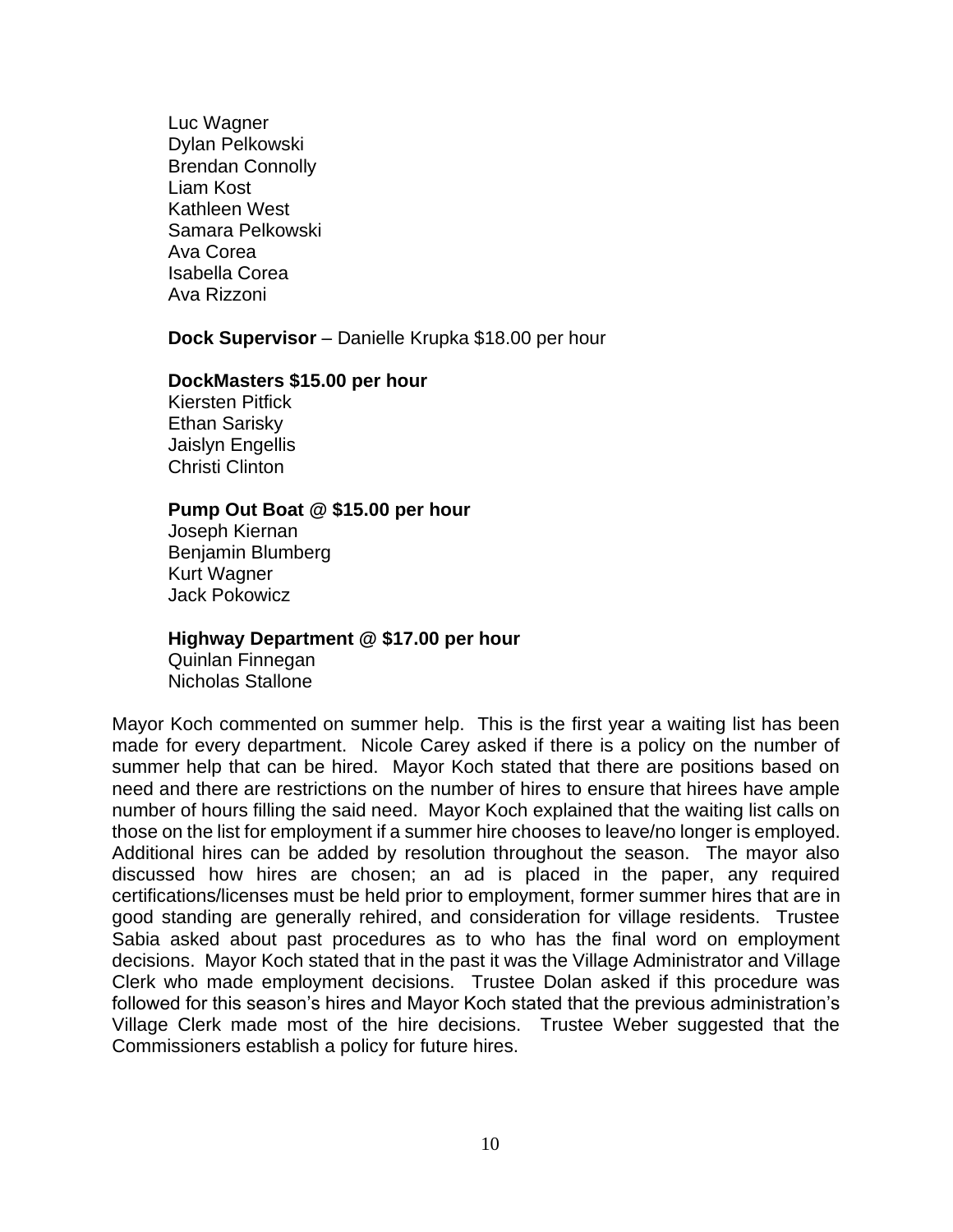On the motion of Trustee Dolan and seconded by Trustee Pucillo the following resolution was approved.

# **RESOLUTION 2022 – 98 ~ ADMINISTRATIVE ASSISTANT**

**BE IT RESOLVED:** That Joyce Gallagher is hereby hired to serve as an Administrative Assistance to the Treasurer's Department and Village Attorney for up to 17.5 hours a week at the rate of \$35.00 per hour.

**BE IT FURTHER RESOLVED:** Hiring of employees is a Type II action pursuant to SEQRA 6 NYCRR 617.5 (c) 26 and no further action is required.

Blair Beaudet asked why three more administrative assistants are needed. Mayor Koch replied Joyce Gallagher is a paralegal and will be working down in the Treasury Department as well as assisting with grant initiatives and human resources. This was a vacant position.

On the motion of Trustee Sabia and seconded by Trustee Dolan the following resolution was unanimously approved.

# **RESOLUTION 2022 – 99 ~ TEMPORARY OFFER OF EMPLOYMENT**

**BE IT RESOLVED:** That Jennifer Borden is hereby hired to assist with training of the sewer tax system at the rate of \$28.00 per hour.

**BE IT FURTHER RESOLVED:** Hiring of employees is a Type II action pursuant to SEQRA 6 NYCRR 617.5 (c) 26 and no further action is required.

Trustee Sabia questioned if Jennifer Borden had prior knowledge of the position. Mayor Koch assured that Jennifer Borden had been working for the Village of Northport for roughly ten years and was present at the start of the sewer rent program. Sherry Pavone seconded Mayor Koch's remarks and further expressed how complex the system is.

On the motion of Trustee Sabia and seconded by Trustee Dolan the following resolution was unanimously approved.

# **RESOLUTION 2022 – 100 ~ PROVISIONAL APPOINTMENT OF PART-TIME ADMINISTRATIVE ASSISTANT**

**BE IT RESOLVED:** That Catherine Lageraaen is hereby hired as part-time Administrative Assistant for up to 17.5 hours a week at the rate of \$22.50 per hour pending the confirmation of a background check.

**BE IT FURTHER RESOLVED:** Hiring of employees is a Type II action pursuant to SEQRA 6 NYCRR 617.5 (c) 26 and no further action is required.

Blair Beaudet questioned the provisional aspect of the hire. Mayor Koch clarified that the provisional clause was based on the outcome of a background check that has since come back with no abnormalities.

On the motion of Trustee Sabia and seconded by Trustee Dolan the following resolution was unanimously approved.

# **RESOLUTION 2022 - 101 ~ FREE LITTLE LIBRARY**

**WHEREAS:** Mark and Nora Nolan desire to make a donation of a Little Free Library to the Village of Northport and its residents.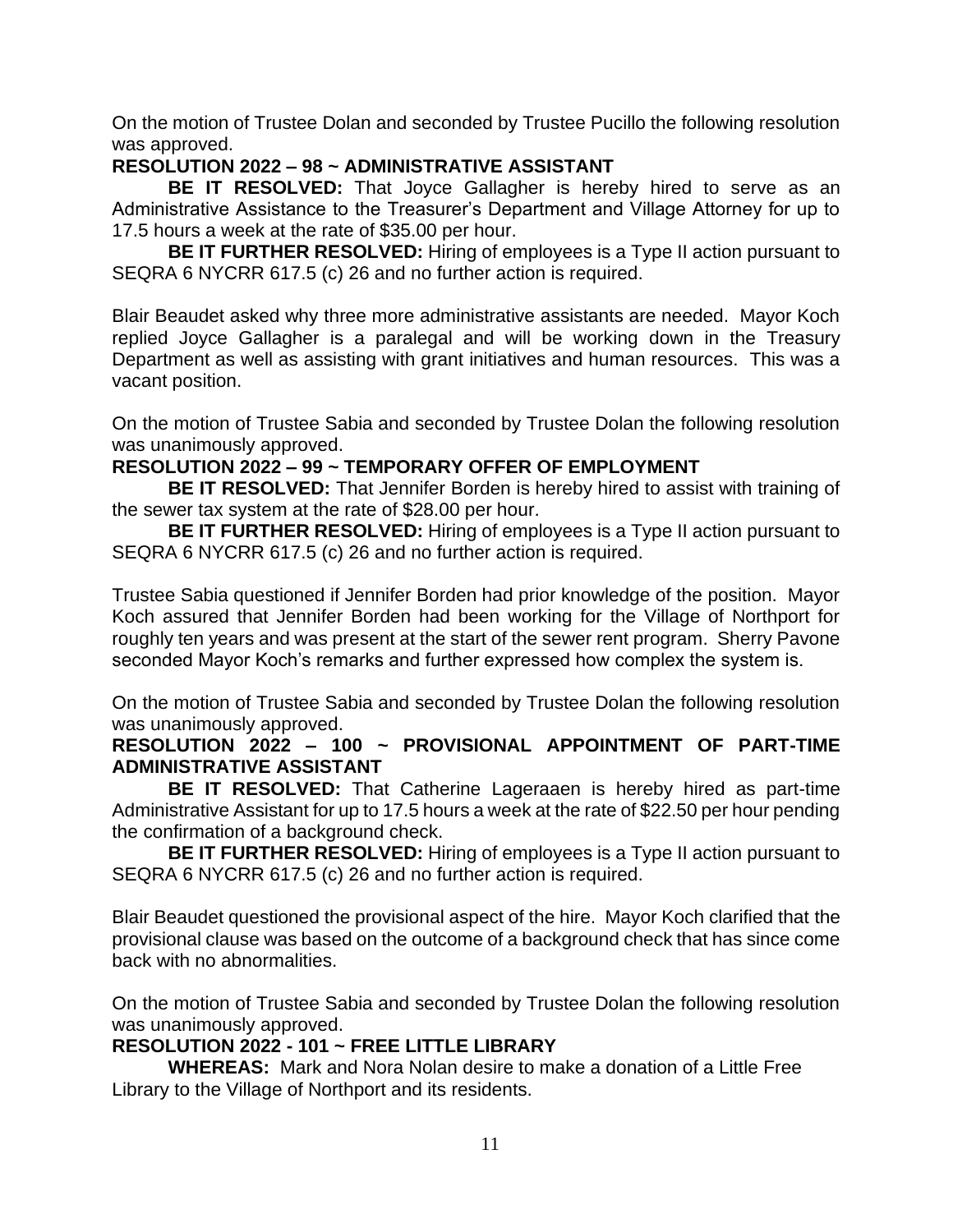**WHEREAS:** The Little Free Library is a book sharing opportunity that helps build a community, inspire reading and expand book access for all.

**BE IT RESOLVED**: That the Village of Northport accepts the donation from Mark and Nora Nolan to cover all costs of purchasing the LFL and a starter set of reading material and will designate a spot at Scudder Beach to host the said Little Free Library at the discretion of the mayor with the assistance from the building and parks department.

On the motion of Trustee Sabia and seconded by Trustee Dolan the following resolution was unanimously approved.

# **RESOLUTION 2022 – 102 ~ APPROVING A MEMORANDUM OF AGREEMENT BETWEEN THE VILLAGE OF NORTHPORT AND THE NORTHPORT POLICE BENEVOLENT ASSOCIATION AND AUTHORIZING THE MAYOR TO EXECUTE THE MEMORANDUM OF AGREEMENT**

**WHEREAS:** the Northport Police Benevolent Association (NPBA) and the Village of Northport are parties to a Collective Bargaining Agreement between the Village of Northport and the Northport Police Benevolent Association (NPBA), setting forth the terms, wages, hours and conditions of employment.

**WHEREAS:** The NPBA has requested certain modification to the Collective Bargaining Agreement with regard to Health Insurance benefits of employees who retire as currently set forth in said Collective Bargaining Agreement have been ongoing, which has resulted in a Memorandum of Agreement between the parties to modify said Agreement.

**WHEREAS:** The Board of Trustees authorizes the mayor to execute said Memorandum of Agreement and has reviewed the terms and conditions of the Memorandum of Agreement and has determined II is in the best interests of the Village of Northport.

**WHEREAS:** the execution of the Memorandum of Agreement is a type II Action pursuant to SEQRA 6 NYCRR 617.5 (c) 26 and no further review is required.

**BE IT RESOLVED:** That the Memorandum of Agreement between the Village of Northport and The Northport Police Benevolent Association is hereby ratified and approved and the Mayor is hereby authorized to execute the Memorandum of Agreement between the said parties.

Trustee Pucillo commented on retirement health care concerns.

On the motion of Trustee Weber and seconded by Trustee Sabia the following resolution was unanimously approved.

**RESOLUTION 2022 – 103 ~ SUMMER EMPLOYMENT SCHEDULING SUBSCRIPTION**

 **BE IT RESOLVED:** The board hereby authorizes the treasurer's department to purchase a subscription with When I Work for scheduling and communicating with seasonal employees. Price not to exceed \$600.00 a year.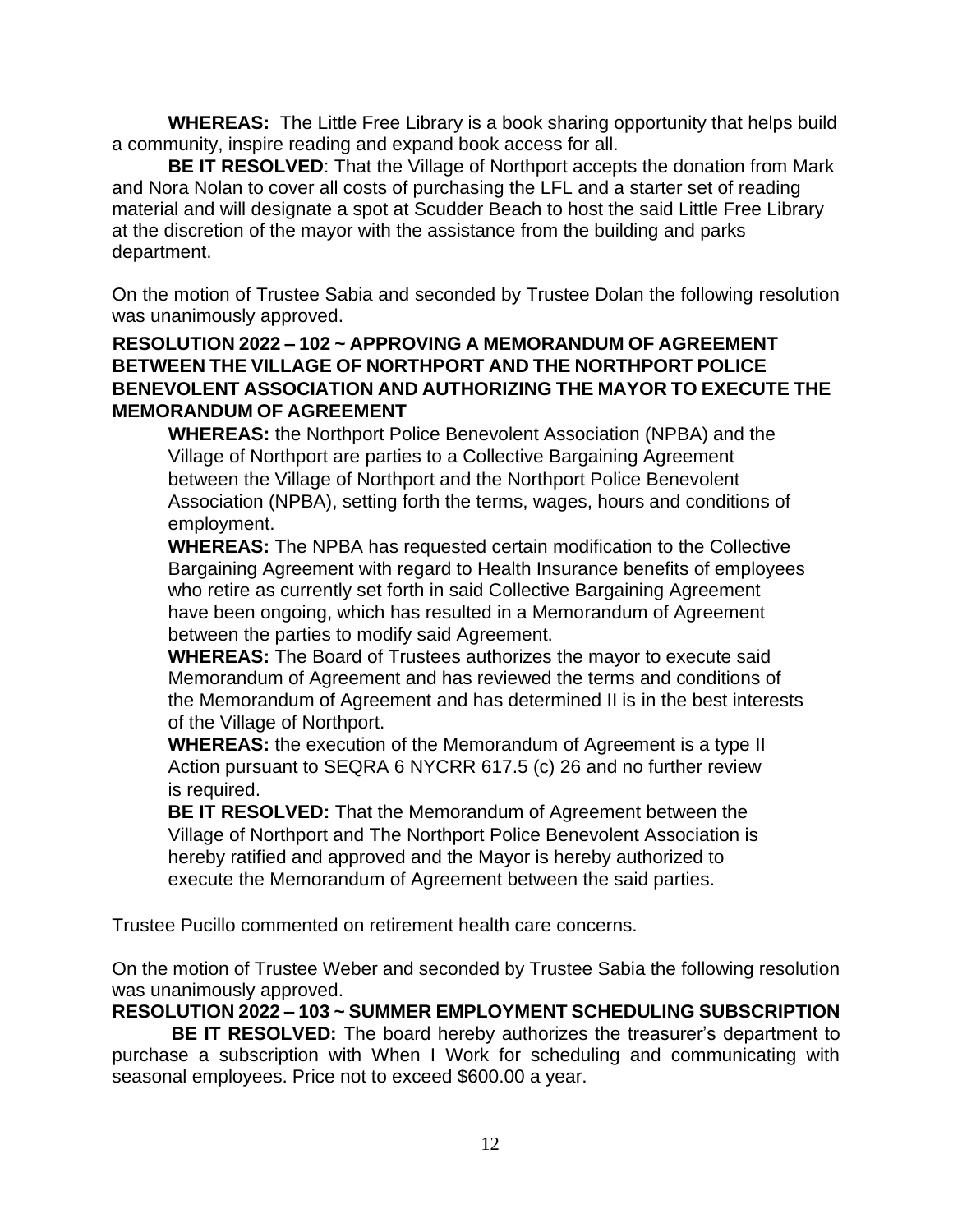Trustee Weber explained that the resolution is for a web app used for scheduling and communicating.

On the motion of Trustee Sabia and seconded by Trustee Dolan the following resolution was unanimously approved.

# **RESOLUTION 2022 – 104 ~ VEHICLE USE POLICY**

 **BE IT RESOLVED:** The Village hereby accepts the updated (4/19/22) vehicle use policy and procedure. (Annexed hereunto)

On the motion of Trustee Sabia and seconded by Trustee Pucillo the following resolution was unanimously approved.

# **RESOLUTION 2022 – 105 ~ FINAL SEPARATION PAY FOR UNUSED VACATION TIME**

**BE IT RESOLVED:** The Treasurer is authorized to disperse \$3,679.08 on behalf of Laura Kaplan to be deposited into a newly established Bencor account on her behalf for unused vacation pay.

**BE IT FURTHER RESOLVED:** This shall serve as her final separation pay.

Trustee Sabia commented that Laura Kaplan, regardless of the circumstances, was entitled to this pay.

On the motion of Trustee Sabia and seconded by Trustee Dolan the following resolution was approved with Trustee Weber abstaining.

# **RESOLUTION 2022 – 106 ~ MARINE PATROL VESSEL OPERATOR COURSE**

**BE IT RESOLVED:** The Board hereby authorizes Police Officer Devin Gerow and Police Officer Shelby Stillwagon to attend The Marine Patrol Vessel Operator Course conducted by New York State Parks, Recreation & Historic Preservation held from May 8 through May 13 at the Surfside on the Lake Hotel & Suites, Lake George, NY.

**BE IT FURTHER RESOLVED:** the training and lodging are of no cost to the Village. They are authorized to utilize a Village vehicle and will be reimbursed for any tolls and fuel costs she may incur.

On the motion of Trustee Dolan and seconded by Trustee Sabia the following resolution was unanimously approved.

# **RESOLUTION: 2022 - 107 ~ AUTHORIZING THE MAYOR TO ENTER INTO A PROFESSIONAL SERVICES AGREEMENT WITH NELSON POPE VOORHIS**

 **WHEREAS:** The Village of Northport is desirous to identify and prioritize water quality improvement projects and secure grant funding to offset engineering and construction expenses of said projects.

 **WHEREAS:** Proposed projects were identified in the 2017 Village of Northport Subwatershed Assessment by Nelson Pope Voorhis. Nelson Pope Voorhis will be engaged to support the Village of Northport prepare technical documents for the West Main Street Parking Lot Green Infrastructure Project for grant submission.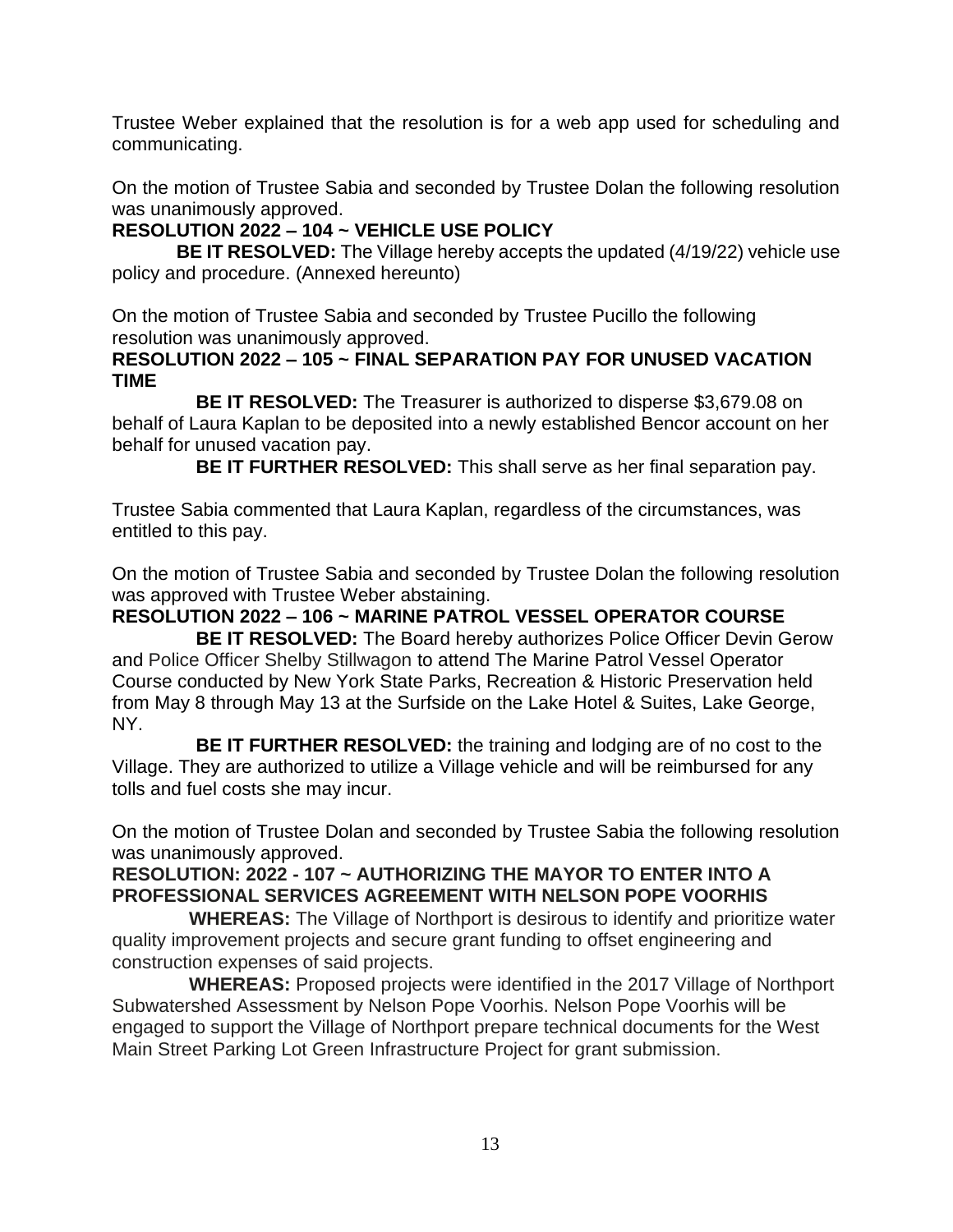**WHEREAS:** the execution of a professional service agreement for the Village is a Type II action pursuant to 6 N.Y.C.R.R. Section 617.5 (c) (24), and therefore no further SEQRA review is required.

 **BE IT RESOLVED:** The Northport Village Board of Trustees authorizes the Mayor to sign an agreement with Nelson Pope Voorhis for services to prepare grant application technical documents and said agreement is subject to attorney review for form and content.

 **BE IT FURTHER RESOLVED:** The cost of said services is not to exceed \$6,000.00, and the Board authorizes the treasurer to make all appropriations for the purpose of funding the work contained in the agreement.

On the motion of Trustee Dolan and seconded by Trustee Pucillo the following resolution was unanimously approved.

# **RESOLUTION: 2022 - 108 ~ AUTHORIZING THE MAYOR TO ENTER INTO A PROFESSIONAL SERVICES AGREEMENT WITH CITIZENS CAMPAIGN FOR THE ENVIRONMENT**

 **WHEREAS:** The Village of Northport is desirous to identify and prioritize water quality improvement projects and secure grant funding to offset engineering and construction expenses of said projects.

 **WHEREAS:** Proposed projects were identified in the 2017 Village of Northport Subwatershed Assessment by Nelson Pope Voorhis. Citizens Campaign for the Environment will be engaged to support the Village of Northport to create and gather information for the Long Island Sound Futures Fund grant application submission.

 **WHEREAS:** the execution of a professional service agreement for the Village is a Type II action pursuant to 6 N.Y.C.R.R. Section 617.5 (c) (24), and therefore no further SEQRA review is required.

 **BE IT RESOLVED:** The Northport Village Board of Trustees authorizes the Mayor to sign an agreement with Citizens Campaign for the Environment for services to prepare the grant application package for submission and said agreement is subject to attorney review for form and content.

**BE IT FURTHER RESOLVED:** Only after the grant fund award of \$142,000 is achieved and distributed will Citizens Campaign for the Environment receive a fee not to exceed \$35,000.00 for said services, and the Board authorizes the treasurer to make all appropriations for the purpose of funding the work contained in the agreement.

On the motion of Trustee Sabia and seconded by Trustee Dolan the following resolution was unanimously approved.

**RESOLUTION: 2022 – 109 ~ AUTHORIZING THE MAYOR TO EXECUTE A PROFESSIONAL SERVICE AGREEMENT WITH CORNELL COOPERATIVE EXTENSION OF SUFFOLK COUNTY FOR THE VILLAGE OF NORTHPORT SHELLFISH ENHANCEMENT AND AQUACULTURE PROGRAM**

**WHEREAS,** the Village of Northport is desirous to enter into a professional service contract to operate a shellfish enhancement, restoration and management program. Cornell Cooperative Extension of Suffolk County, which is a quasi-government organization as defined by County Law 224, will provide high school interns,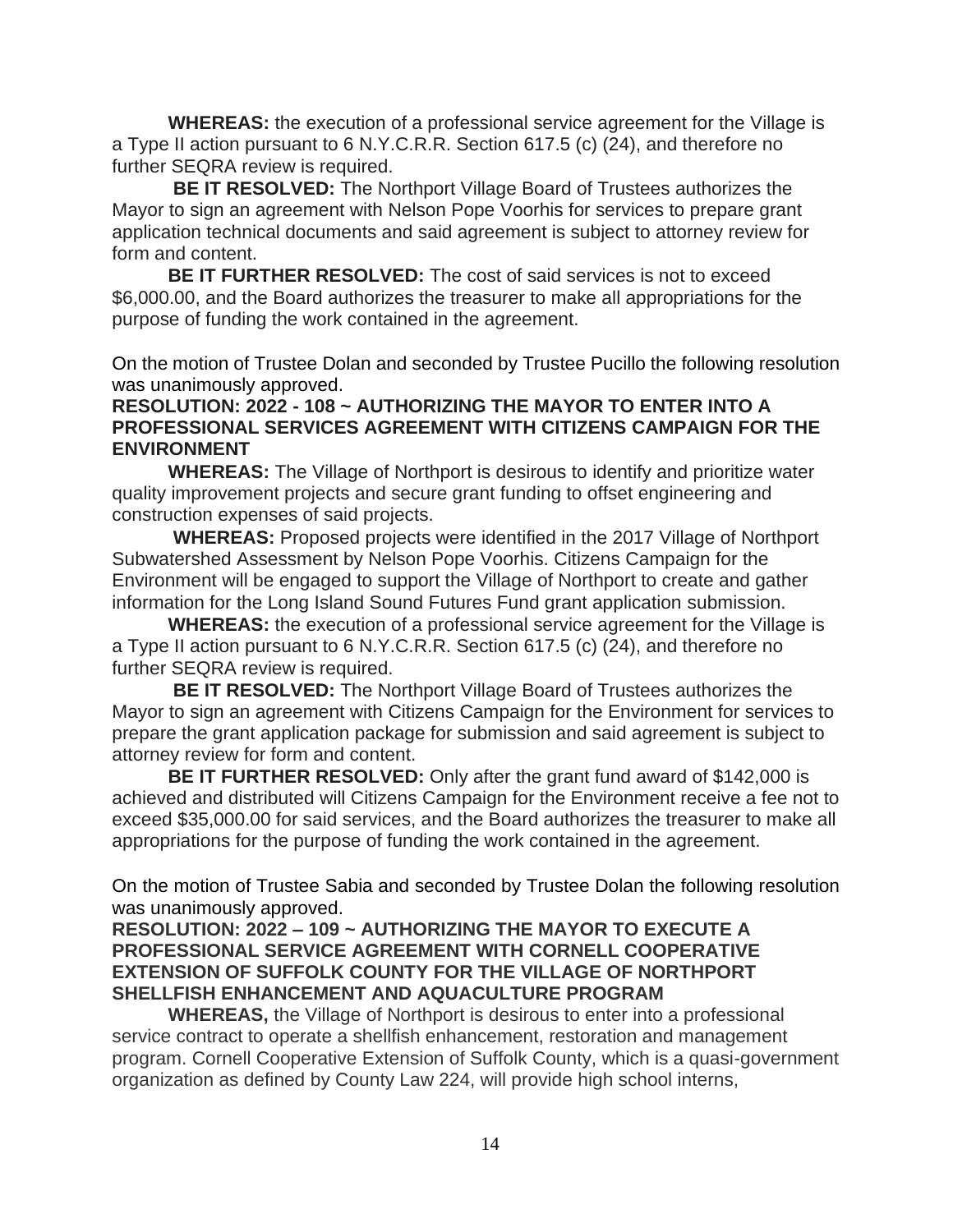supervision, shellfish seed, equipment and technical support to the Northport Village oyster FLUPSY and aquaculture program;

**WHEREAS:** Cornell Cooperative Extension of Suffolk County possess the qualifications and specialized skills training and expertise that are required to perform this professional service agreement; and

**WHEREAS:** the execution of a professional service agreement for the Village of Northport shellfish enhancement program is a Type II action pursuant to 6 N.Y.C.R.R. Section 617.5(c) (18) and (21), and therefore no further SEQRA review is required.

**BE IT RESOLVED:** The Northport Village Board hereby authorizes the Mayor to execute a professional services Agreement for one year with Cornell Cooperative Extension of Suffolk County at a cost not to exceed \$35,000.00 and authorizes the treasurer to make all appropriations for the purpose of funding the Shellfish Enhancement and Aquaculture program and the agreement is subject to attorney review for form and content.

On the motion of Trustee Sabia and seconded by Trustee Dolan the following resolution was unanimously approved.

# **RESOLUTION 2022 – 110 ~ PERMISSION TO DISCONTINUE LAWSUIT - FISH MARKET LITIGATION**

**WHEREAS:** The Village of Northport had commenced an action on or about June 9, 2021 in Suffolk County Supreme Court Index# 611039/2021 under the caption: Incorporated Village of Northport, Plaintiff

 vs. A.E.G. Associates et al

**WHEREAS:** The defendant has achieved substantial compliance with the relief sought and is in compliance with the Code and the violations have been cured as advised by defense counsel;

**NOW THEREFORE BE IT RESOLVED**: that the Village of Northport Board of Trustee hereby authorizes defense counsel to execute a Stipulation of Discontinuance to discontinue the action.

Attorney Bennett commented that Attorney Besen advised that the Defendant is in compliance with code and current complaints. Trustee Sabia asked whether this decision would have any bearing on the money owed to the court by the Defendant and Attorney Bennett stated it would not.

The next meeting of the Board of Trustees will be Tuesday May 17, 2022 at 6:00 PM.

On the motion of Trustee Sabia and seconded by Trustee Dolan and approved by all, a motion was made for an executive session with no action for personnel, contractual and litigation matters.

On the Motion of Trustee Sabia and seconded by Trustee Dolan and approved by all The meeting was closed at 8:24pm.